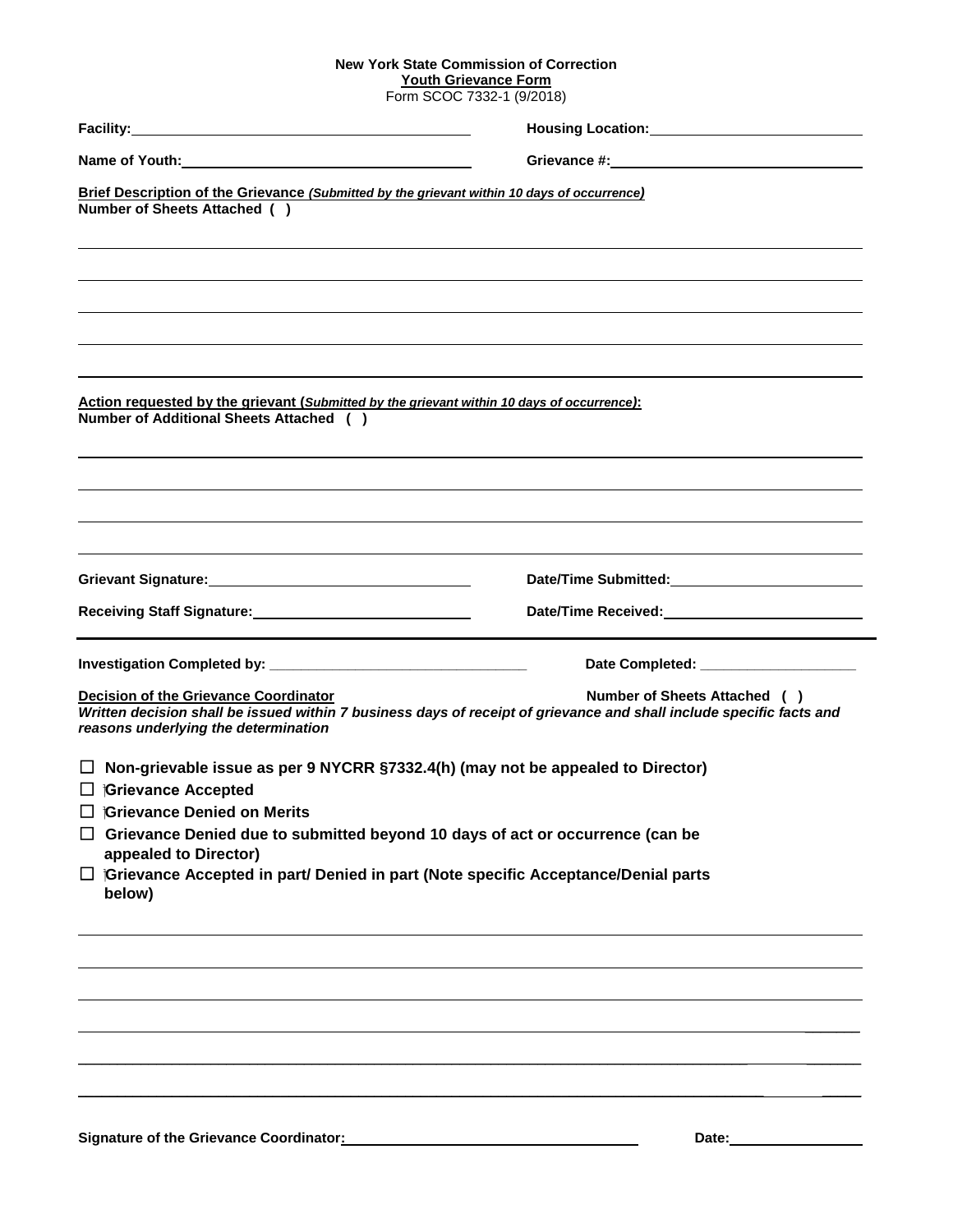## **New York State Commission of Correction Youth Grievance Form Part II**

| NOTE: IF GRIEVANT HAS BEEN TRANSFERRED OR RELEASED FROM THE FACILITY, FORWARD TO Director. FOR<br><b>DETERMINATION</b>                                                                                                                                                                                                |                                                                                                                                                                                                                                |
|-----------------------------------------------------------------------------------------------------------------------------------------------------------------------------------------------------------------------------------------------------------------------------------------------------------------------|--------------------------------------------------------------------------------------------------------------------------------------------------------------------------------------------------------------------------------|
| <b>Grievant's Appeal to the Director</b><br>Must submit within 5 business days of receipt of the Grievance Coordinator's written decision<br>I have read the above decision of the Grievance Coordinator and<br>I agree to accept the decision<br>I am appealing to the Chief Administrative Officer<br>$\rightarrow$ |                                                                                                                                                                                                                                |
| Grievant Signature: Management of the Contract of the Contract of the Contract of the Contract of the Contract of the Contract of the Contract of the Contract of the Contract of the Contract of the Contract of the Contract                                                                                        |                                                                                                                                                                                                                                |
| Number of Sheets Attached ( )<br><b>Decision of the Director:</b><br>Shall be issued within 7 business days after receipt of appeal and provided to grievant                                                                                                                                                          |                                                                                                                                                                                                                                |
| $\Box$ Non-grievable issue as per 9 NYCRR §7332.4(h) (may not be appealed to CPCRC)                                                                                                                                                                                                                                   |                                                                                                                                                                                                                                |
| $\Box$ Grievance Accepted (attach written directive of provided remedy/relief pursuant to 9<br>NYCRR §7332.4(I))<br>$\Box$ Grievance Denied on Merits                                                                                                                                                                 |                                                                                                                                                                                                                                |
| $\Box$ Grievance Denied due to submitted beyond 10 days of act or occurrence (may be<br>appealed to CPCRC)                                                                                                                                                                                                            |                                                                                                                                                                                                                                |
| $\Box$ Grievance Denied due to appeal submitted beyond 5 business days (may be appealed<br>to CPCRC)                                                                                                                                                                                                                  |                                                                                                                                                                                                                                |
| $\Box$ Grievance Accepted in part/Denied in part (attach written directive of provided<br>remedy/relief pursuant to 9 NYCRR §7332.4(I) for the Accepted portion of grievance)                                                                                                                                         |                                                                                                                                                                                                                                |
|                                                                                                                                                                                                                                                                                                                       |                                                                                                                                                                                                                                |
| Signature of the Director: <u>contract and the set of the Director</u>                                                                                                                                                                                                                                                | Date: the contract of the contract of the contract of the contract of the contract of the contract of the contract of the contract of the contract of the contract of the contract of the contract of the contract of the cont |
| Pursuant to 9 NYCRR §7332.5(a), any grievant may appeal any grievance DENIED by the Director, in whole or in part, to<br>the State Commission of Correction within 5 business days of receipt of the Director's determination.                                                                                        |                                                                                                                                                                                                                                |
| I have read the above decision of the Director and<br>I agree to accept the decision<br>I am appealing to the Citizen's Policy and Complaint Review Council<br>(                                                                                                                                                      |                                                                                                                                                                                                                                |
| Grievant Signature:                                                                                                                                                                                                                                                                                                   |                                                                                                                                                                                                                                |
| <b>Submission to the Citizen's Policy and Complaint Review Council</b>                                                                                                                                                                                                                                                |                                                                                                                                                                                                                                |
| NOTE: IF GRIEVANT HAS BEEN TRANSFERRED OR RELEASED FROM THE FACILITY, FORWARD TO CPCRC UNLESS<br>DIRECTOR HAS ACCEPTED THE GRIEVANCE IN ITS ENTIRETY                                                                                                                                                                  |                                                                                                                                                                                                                                |
| NOTE: A GRIEVANCE ACCEPTED IN ITS ENTIRETY BY THE DIRECTOR OR FOUND NON-GRIEVABLE BY THE<br>DIRECTOR MAY NOT BE APPEALED, AND SHALL NOT BE FORWARDED, TO THE CITIZEN'S POLICY AND COMPLAINT<br><b>REVIEW COUNCIL.</b>                                                                                                 |                                                                                                                                                                                                                                |

**I HAVE ISSUED THE GRIEVANT A RECEIPT INDICATING THE DATE THE APPEAL HAS BEEN SUBMITTED TO THE CITIZEN'S POLICY AND COMPLAINT REVIEW COUNCIL. I HAVE ENCLOSED WITH THIS GRIEVANCE THE INVESTIGATION REPORT, THE WRITTEN DIRECTIVE OF PROVIDED REMEDY/RELIEF FOR GRIEVANCES SUSTAINED IN PART (IF APPLICABLE) AND ALL OTHER PERTINENT DOCUMENTS.**

**Signature of the Grievance Coordinator: Date: Date: Date: Date: Date: Date: Date: Date: Date: Date: Date: Date: Date: Date: Date: Date: Date: Date: Date: Date: Date: Date: Dat**